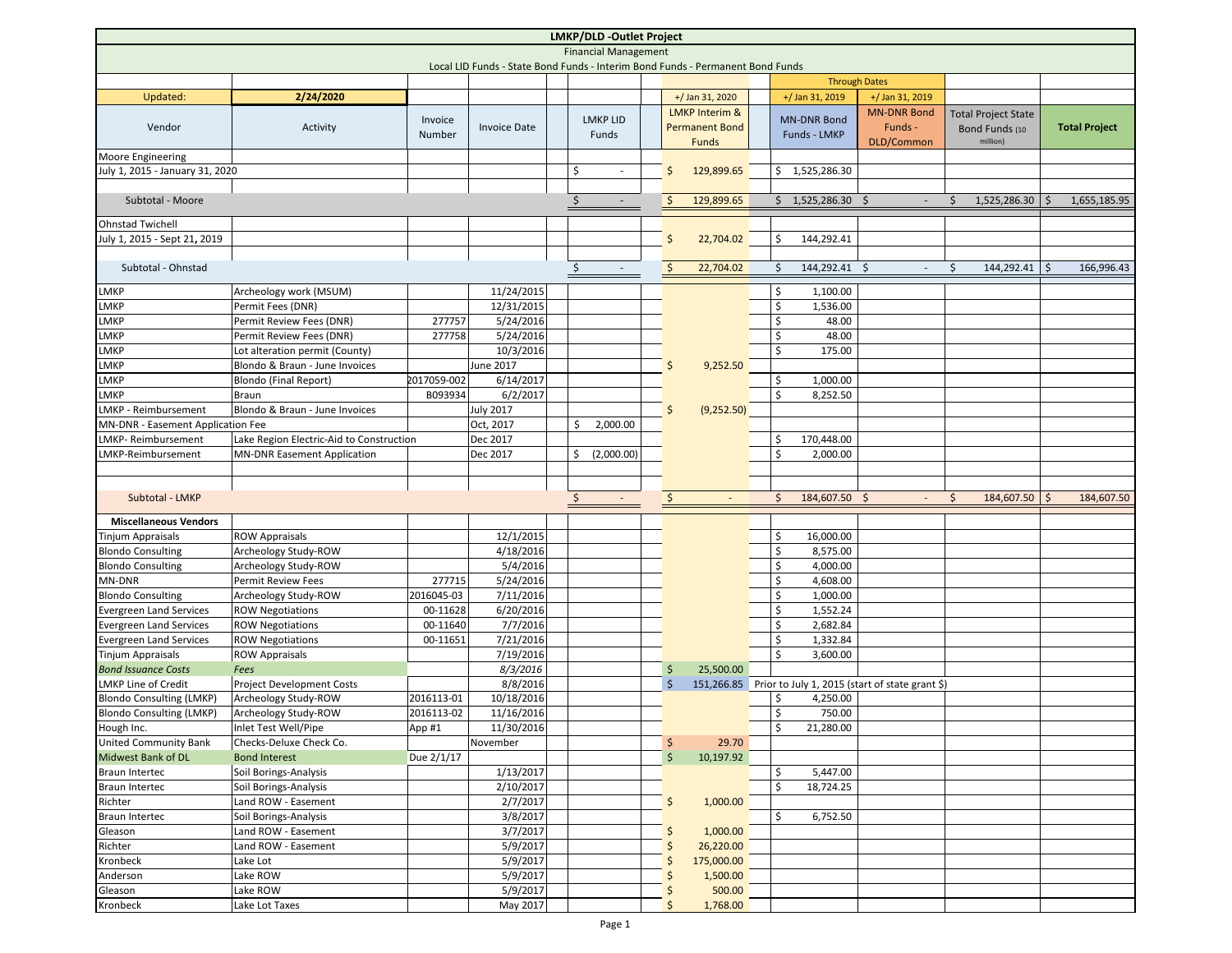| LMKP/DLD -Outlet Project                                                       |                                                        |             |                                  |  |                 |  |               |                           |  |                                |                      |                            |                      |
|--------------------------------------------------------------------------------|--------------------------------------------------------|-------------|----------------------------------|--|-----------------|--|---------------|---------------------------|--|--------------------------------|----------------------|----------------------------|----------------------|
| <b>Financial Management</b>                                                    |                                                        |             |                                  |  |                 |  |               |                           |  |                                |                      |                            |                      |
| Local LID Funds - State Bond Funds - Interim Bond Funds - Permanent Bond Funds |                                                        |             |                                  |  |                 |  |               |                           |  |                                |                      |                            |                      |
|                                                                                |                                                        |             |                                  |  |                 |  |               |                           |  |                                | <b>Through Dates</b> |                            |                      |
| Updated:                                                                       | 2/24/2020                                              |             |                                  |  |                 |  |               | +/ Jan 31, 2020           |  | +/ Jan 31, 2019                | +/ Jan 31, 2019      |                            |                      |
|                                                                                |                                                        | Invoice     |                                  |  | <b>LMKP LID</b> |  |               | <b>LMKP Interim &amp;</b> |  | <b>MN-DNR Bond</b>             | <b>MN-DNR Bond</b>   | <b>Total Project State</b> |                      |
| Vendor                                                                         | Activity                                               | Number      | <b>Invoice Date</b>              |  | Funds           |  |               | <b>Permanent Bond</b>     |  | Funds - LMKP                   | Funds -              | Bond Funds (10             | <b>Total Project</b> |
|                                                                                |                                                        |             |                                  |  |                 |  |               | <b>Funds</b>              |  |                                | DLD/Common           | million)                   |                      |
| <b>Blondo Consulting (LMKP)</b>                                                | Archeology Study-ROW                                   | Fieldwork   | 5/1/2017                         |  |                 |  |               |                           |  | Ś<br>1,000.00                  |                      |                            |                      |
| <b>Braun Intertec</b>                                                          | Soil Borings-Analysis                                  |             | 6/30/2017                        |  |                 |  |               |                           |  | Ś<br>4,786.50                  |                      |                            |                      |
| <b>Midwest Bank of DL</b>                                                      | <b>Bond Interest</b>                                   | Due 8/1/17  | 7/21/2017                        |  |                 |  | \$            | 10,312.50                 |  |                                |                      |                            |                      |
| Anderson                                                                       | Easement Payment                                       |             | July                             |  |                 |  | \$            | 7,000.00                  |  |                                |                      |                            |                      |
| Krueger                                                                        | <b>Easement Downpayment</b>                            |             | July                             |  |                 |  | \$            | 5,000.00                  |  |                                |                      |                            |                      |
| <b>Tinjum Appraisals</b>                                                       | <b>ROW Appraisals</b>                                  |             | 7/25/2017                        |  |                 |  |               |                           |  | Ś<br>6,100.00                  |                      |                            |                      |
| Zarling                                                                        | Paul Lake Lot                                          |             |                                  |  |                 |  | S             | (1.00)                    |  |                                |                      |                            |                      |
| Krueger                                                                        | Check returned - 1031 exchange issue                   |             |                                  |  |                 |  | S             | (5,000.00)                |  |                                |                      |                            |                      |
| 1st Appraisal Co.                                                              | Krueger Easement Downpayment                           |             | August                           |  |                 |  | Ś             | 10,000.00                 |  |                                |                      |                            |                      |
| MN DOT (\$5,000)                                                               | Deposit - Hwy #10                                      |             | August Regular Acct.             |  |                 |  |               |                           |  |                                |                      |                            |                      |
| Lakeshore Ventures                                                             | Kronbeck lot sale + Taxes                              |             | October                          |  |                 |  | \$            | (176, 768.00)             |  |                                |                      |                            |                      |
| <b>Freeland Enterprises</b>                                                    | <b>Easement Payments</b>                               |             | October                          |  |                 |  | S             | 125,000.00                |  |                                |                      |                            |                      |
| <b>RHZ Legacy</b>                                                              | Easement payment                                       |             | October                          |  |                 |  | S             | 4,000.00                  |  |                                |                      |                            |                      |
| Saetre                                                                         | Land Purchase                                          |             | November                         |  |                 |  | Ŝ             | 80,000.00                 |  |                                |                      |                            |                      |
| Krueger - Escrow Co.                                                           | Land Purchase & Easement                               |             | November                         |  |                 |  | Ŝ             | 290,000.00                |  |                                |                      |                            |                      |
| MN-DNR (\$2,000)<br>Lake Region Electric Coop                                  | <b>Easement Application Fee</b>                        | October     | Regular Acct.                    |  |                 |  |               |                           |  |                                |                      |                            |                      |
| Lake Region Electric Coop                                                      | 3 Phase Service - construct                            |             |                                  |  |                 |  | Ŝ<br>Ś        | 170,448.00                |  |                                |                      |                            |                      |
|                                                                                | Membership Fee                                         |             |                                  |  |                 |  |               | 250.00                    |  |                                | Ś                    |                            |                      |
| Blondo - Common Leg                                                            | Archeology Study-ROW                                   |             |                                  |  |                 |  |               |                           |  |                                | 2,000.00<br>Ś        |                            |                      |
| <b>Easement Payments</b>                                                       | Common-DLD & LMKP Offutt<br><b>Bid advertisement</b>   |             |                                  |  |                 |  |               |                           |  | Ś<br>216.85                    | 89,492.26            |                            |                      |
| <b>Finance and Commerce</b>                                                    |                                                        |             | County Submitted Directly to DNR |  |                 |  | Ŝ             |                           |  |                                |                      |                            |                      |
| LMKP - Lake Region                                                             | Payment from Interim Bond funds to State Bond Funds    |             |                                  |  |                 |  |               | (170, 448.00)             |  | Ś<br>360.13                    |                      |                            |                      |
| Sign Pro<br>Fergus Falls Newspapers                                            | Site Project Sign-required<br><b>Bid advertisement</b> |             |                                  |  |                 |  |               |                           |  | Ś<br>122.38                    |                      |                            |                      |
| MN-DNR                                                                         | Flowage Easement Fee                                   |             |                                  |  |                 |  | \$            | 3,883.33                  |  |                                |                      |                            |                      |
| MN-DNR                                                                         | Flowage Easement Fee                                   |             | Feb 2018                         |  |                 |  | $\zeta$       | (3,883.00)                |  | Ś<br>3,883.00                  |                      |                            |                      |
| <b>Midwest Bank of DL</b>                                                      | <b>Bond Interest</b>                                   | Due 2/1/18  |                                  |  |                 |  | Ś             | 10,375.82                 |  |                                |                      |                            |                      |
| <b>Easement Payment</b>                                                        | Common-DLD - Offutt                                    |             |                                  |  |                 |  |               |                           |  |                                | Ś<br>372.00          |                            |                      |
| Lake Region Electric Coop                                                      | Service Connection-DLD                                 |             |                                  |  |                 |  |               |                           |  |                                | Ś<br>4,921.34        |                            |                      |
| <b>United Community Bank</b>                                                   | <b>Bank Fees</b>                                       |             | 5/31/2018                        |  |                 |  | $\zeta$       | 5.00                      |  |                                |                      |                            |                      |
| <b>Braun Intertec</b>                                                          | <b>Material testing</b>                                | B130344     | 5/30/2018                        |  |                 |  |               |                           |  | \$<br>2,008.25                 |                      |                            |                      |
| <b>Braun Intertec</b>                                                          | Material testing                                       | B133390     | 6/27/2018                        |  |                 |  |               |                           |  | 437.50<br>\$                   |                      |                            |                      |
| Lakes area landscaping                                                         | Sprinkler repairs - low voltage                        | 9644        | 6/25/2018                        |  |                 |  | \$            | 305.00                    |  | \$<br>$\overline{\phantom{a}}$ |                      |                            |                      |
| Lakes area landscaping                                                         | Sprinkler replacements                                 |             |                                  |  |                 |  | \$            | 2,000.00                  |  | \$<br>$\overline{\phantom{a}}$ |                      |                            |                      |
| <b>United Community Bank</b>                                                   | <b>Bank Fees</b>                                       |             | 6/30/2018                        |  |                 |  | \$            | 5.00                      |  |                                |                      |                            |                      |
| Midwest Bank of DL                                                             | Bond Interest - \$10,375.82                            |             | 8/1/2018                         |  |                 |  | $\varsigma$   | 10,375.82                 |  |                                |                      |                            |                      |
| <b>United Community Bank</b>                                                   | Refund of Bank Fee                                     |             |                                  |  |                 |  | Ś             | (5.00)                    |  |                                |                      |                            |                      |
| <b>Braun Intertec</b>                                                          | <b>Material testing</b>                                | B137232     |                                  |  |                 |  |               |                           |  | \$<br>2,083.75                 |                      |                            |                      |
| Sellin Bros.                                                                   | Sprinkler temp repair                                  |             |                                  |  |                 |  | Ś             | 148.83                    |  |                                |                      |                            |                      |
| Precision Locating                                                             | Locate response                                        | 000172      | 7/22/2018                        |  |                 |  | $\frac{1}{2}$ | 18.00                     |  |                                |                      |                            |                      |
| Braun Intertec                                                                 | <b>Material testing</b>                                | B141404     | 8/24/2018                        |  |                 |  |               |                           |  | Ś<br>492.75                    |                      |                            |                      |
| <b>MN-Valley Irrigation</b>                                                    | Pipe replacement                                       |             | Aug                              |  |                 |  | \$            | 2,974.91                  |  |                                |                      |                            |                      |
| <b>Precision Locating</b>                                                      | Locate response                                        |             | Aug                              |  |                 |  | S             | 282.00                    |  |                                |                      |                            |                      |
| Mike's Lock & Key                                                              | Combination Lock for Pump House                        |             | 9/7/2018                         |  |                 |  |               | 580.00                    |  |                                |                      |                            |                      |
| <b>Precision Locating</b>                                                      | Locate response                                        |             | Sept                             |  |                 |  |               | 38.00                     |  |                                |                      |                            |                      |
| <b>Precision Locating</b>                                                      | Locate response                                        |             | Sept                             |  |                 |  |               | 38.00                     |  |                                |                      |                            |                      |
| <b>Braun Intertec</b>                                                          | <b>Material testing</b>                                | B145006     | 10/1/2018                        |  |                 |  |               |                           |  | \$<br>185.00                   |                      |                            |                      |
| <b>Precision Locating</b>                                                      | Locate response                                        |             | October                          |  |                 |  |               | 54.00                     |  |                                | \$<br>$\sim$         |                            |                      |
| Midwest Bank of DL                                                             | Bond Repayment - Project Costs                         |             | 1/31/2019                        |  |                 |  | \$            |                           |  |                                |                      |                            |                      |
| Midwest Bank of DL                                                             | Bond Interest (\$10,312.50)                            | \$10,312.50 | 2/1/2019                         |  |                 |  | $\zeta$       | 10,312.50                 |  |                                |                      |                            |                      |
| Ohnstad                                                                        | <b>Bond Issuance Fees</b>                              |             | 1/31/2019                        |  |                 |  | \$            | 5,500.00                  |  |                                |                      |                            |                      |
| <b>Ehlers</b>                                                                  | <b>Bond Underwriting - Selling</b>                     |             | 1/31/2019                        |  |                 |  | Ŝ             | 16,249.13                 |  |                                |                      |                            |                      |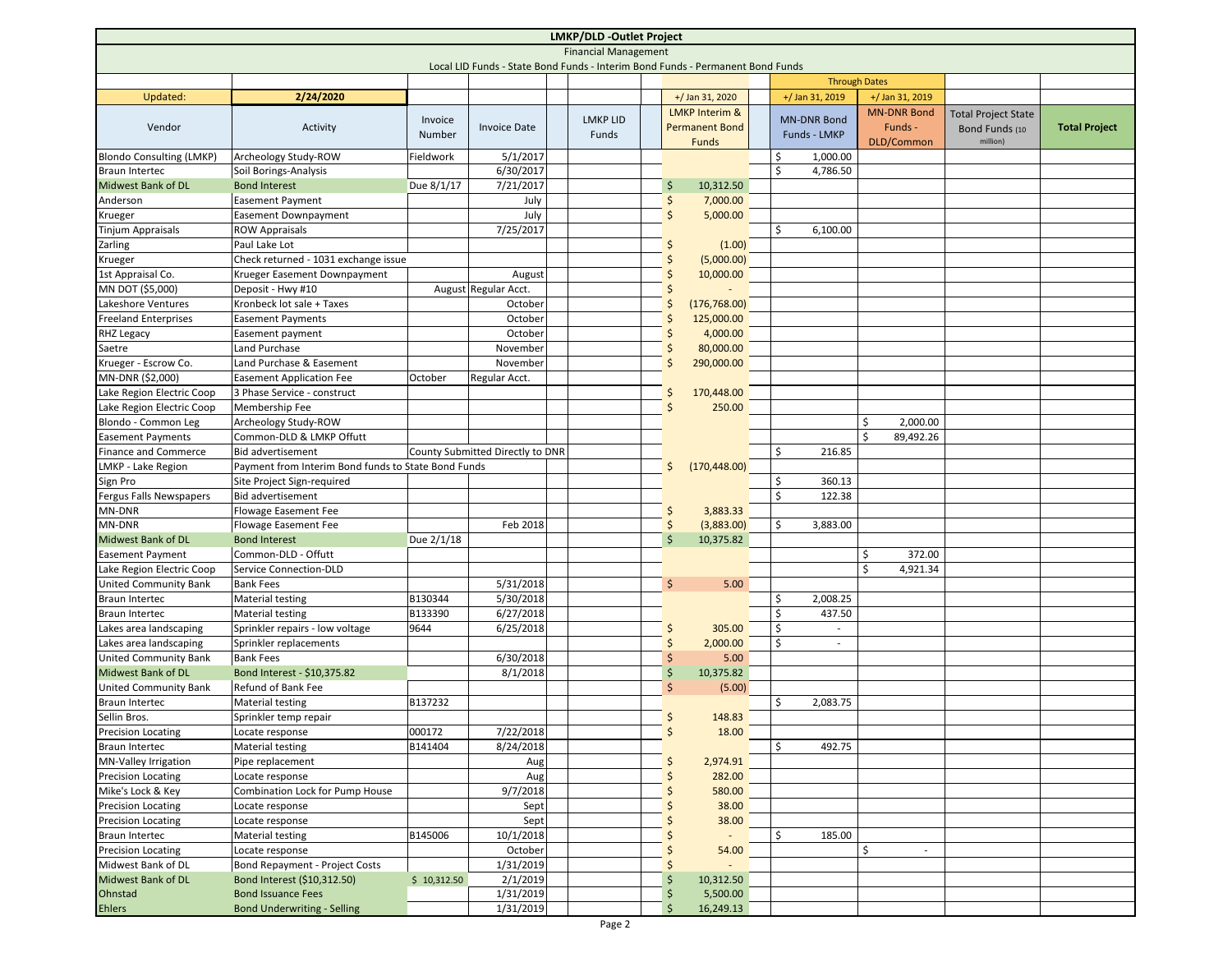| <b>LMKP/DLD -Outlet Project</b>                                                |                                              |                       |                         |                         |  |                     |                           |                    |                      |                           |                            |    |                      |
|--------------------------------------------------------------------------------|----------------------------------------------|-----------------------|-------------------------|-------------------------|--|---------------------|---------------------------|--------------------|----------------------|---------------------------|----------------------------|----|----------------------|
| <b>Financial Management</b>                                                    |                                              |                       |                         |                         |  |                     |                           |                    |                      |                           |                            |    |                      |
| Local LID Funds - State Bond Funds - Interim Bond Funds - Permanent Bond Funds |                                              |                       |                         |                         |  |                     |                           |                    |                      |                           |                            |    |                      |
|                                                                                |                                              |                       |                         |                         |  |                     |                           |                    | <b>Through Dates</b> |                           |                            |    |                      |
| Updated:                                                                       | 2/24/2020                                    |                       |                         |                         |  |                     | +/ Jan 31, 2020           | +/ Jan 31, 2019    |                      | +/ Jan 31, 2019           |                            |    |                      |
|                                                                                |                                              | Invoice               |                         | <b>LMKP LID</b>         |  |                     | <b>LMKP Interim &amp;</b> | <b>MN-DNR Bond</b> |                      | <b>MN-DNR Bond</b>        | <b>Total Project State</b> |    |                      |
| Vendor                                                                         | Activity                                     | Number                | <b>Invoice Date</b>     | Funds                   |  |                     | <b>Permanent Bond</b>     | Funds - LMKP       |                      | Funds -                   | Bond Funds (10             |    | <b>Total Project</b> |
|                                                                                |                                              |                       |                         |                         |  |                     | <b>Funds</b>              |                    |                      | DLD/Common                | million)                   |    |                      |
| Bank Fees - then reversed                                                      | \$4.30                                       |                       |                         |                         |  | Ŝ                   |                           |                    |                      |                           |                            |    |                      |
| <b>Bank Interest</b>                                                           |                                              |                       | May                     |                         |  |                     | (8.62)                    |                    |                      |                           |                            |    |                      |
| <b>Bank Interest</b>                                                           |                                              |                       | June                    |                         |  |                     | (8.18)                    |                    |                      |                           |                            |    |                      |
| <b>Bank Interest</b>                                                           |                                              |                       | July                    |                         |  |                     | (14.27)                   |                    |                      |                           |                            |    |                      |
| <b>Bank Interest</b>                                                           |                                              |                       | Aug                     |                         |  |                     | (5.19)                    |                    |                      |                           |                            |    |                      |
| <b>Bank Interest</b>                                                           |                                              |                       | Sept                    |                         |  |                     | (19.71)                   |                    |                      |                           |                            |    |                      |
| <b>Bank Interest</b>                                                           |                                              |                       | Oct                     |                         |  |                     | (20.80)                   |                    |                      |                           |                            |    |                      |
| <b>Bank Interest</b>                                                           |                                              |                       | Nov                     |                         |  |                     | (29.51)                   |                    |                      |                           |                            |    |                      |
| <b>Bank Interest</b>                                                           |                                              |                       | Dec                     |                         |  |                     |                           |                    |                      |                           |                            |    |                      |
| <b>Midwest Bank of DL</b>                                                      | Permanent Bond Interest (Pmt #1)             |                       | 8/1/2019                |                         |  | Ś                   | 26,041.12                 |                    |                      |                           |                            |    |                      |
| <b>Preferred Controls</b>                                                      | DLD Alarm-Sensaphone                         | 3545                  | 9/19/19                 |                         |  | Ś                   | 3,521.90                  |                    |                      |                           |                            |    |                      |
| <b>Otter Tail County</b>                                                       | Meetings-Gauges                              |                       | 6/26/2019               |                         |  |                     |                           |                    |                      |                           |                            |    |                      |
| <b>Assessment Adjustments</b>                                                  | 429                                          |                       | 12/1/2019               |                         |  | \$                  | 32,286.65                 |                    |                      |                           |                            |    |                      |
| <b>Midwest Bank of DL</b>                                                      | Permanent Bond Interest (Pmt #2)             |                       | 2/1/2020                |                         |  | $\zeta$             | 25,897.25                 |                    |                      |                           |                            |    |                      |
|                                                                                |                                              |                       |                         |                         |  |                     |                           |                    |                      |                           |                            |    |                      |
|                                                                                |                                              |                       |                         |                         |  |                     |                           |                    |                      |                           |                            |    |                      |
| Subtotal Misc.                                                                 |                                              |                       |                         | $\ddot{\phi}$           |  | $\frac{1}{2}$       | 890,673.95                | Ś.                 | 122,230.78 \$        | 96,785.60 \$              | 219,016.38                 | ۱Ś | 1,109,690.33         |
| <b>Houston Engineering</b>                                                     |                                              |                       |                         |                         |  |                     |                           |                    |                      |                           |                            |    |                      |
| Nov 5, 2015 - Nov 30, 2019                                                     |                                              |                       |                         |                         |  | \$                  | 14,640.90                 |                    |                      | \$<br>660,685.92          |                            |    |                      |
|                                                                                |                                              |                       |                         |                         |  |                     |                           |                    |                      |                           |                            |    |                      |
| Subtotal - Houston                                                             |                                              |                       |                         | $\ddot{\phi}$           |  | $\zeta$             | 14,640.90                 | Ś.                 | $\sim$               | 660,685.92<br>$\varsigma$ | 660,685.92<br>-Ś           | S. | 675,326.82           |
|                                                                                |                                              |                       |                         |                         |  |                     |                           |                    |                      |                           |                            |    |                      |
| Geislinger & Sons (LMKP)   \$                                                  | 1,398,947.45                                 | Contract              |                         |                         |  |                     |                           |                    |                      |                           |                            |    |                      |
| Pay Request #1                                                                 | <b>Pump Station Work</b>                     | <b>COMPLETE</b>       | 12/12/2017              |                         |  |                     |                           | 334,875.00<br>\$   |                      |                           |                            |    |                      |
| Pay Request #2                                                                 | <b>Pump Station Work</b>                     |                       | 5/1/2018                |                         |  |                     |                           | \$<br>331,478.62   |                      |                           |                            |    |                      |
| Pay Request #3                                                                 | <b>Pump Station Work</b>                     |                       | 6/1/2018                |                         |  |                     |                           | \$<br>124,417.70   |                      |                           |                            |    |                      |
| Pay Request #4                                                                 | Pump Station Work                            |                       | 6/26/2018<br>8/1/2018   |                         |  |                     |                           | \$<br>281,865.00   | 78,527.00            |                           |                            |    |                      |
| Pay Request #5                                                                 | Pump Station Work                            |                       |                         |                         |  |                     |                           | \$                 |                      |                           |                            |    |                      |
| Pay Request #6                                                                 | <b>Pump Station Work</b>                     |                       | 9/1/2018                |                         |  |                     |                           | \$<br>\$           | 49,875.00            |                           |                            |    |                      |
| Pay Request #7<br>Pay Request #8                                               | Pump Station Work<br>Pump Station Work-Final |                       | 10/1/2018<br>10/24/2018 |                         |  | \$                  | 84,868.90                 | \$                 | 97,466.76            |                           |                            |    |                      |
|                                                                                | Pump Station Work - FINAL                    |                       | 11/2/2018               |                         |  | \$                  |                           |                    |                      |                           |                            |    |                      |
| Pay Request #9                                                                 |                                              |                       |                         |                         |  |                     | 15,573.47                 |                    |                      |                           |                            |    |                      |
| Subtotal - Geislinger                                                          | #VALUE!                                      | Contract              | #VALUE!                 | $\ddot{\phi}$<br>$\sim$ |  | $\ddot{\mathsf{S}}$ | 100,442.37                | \$1,298,505.08\$   |                      | $\sim$                    | 1,298,505.08<br>Ŝ.         |    | 1,398,947.45         |
|                                                                                |                                              | Remaining             |                         |                         |  |                     |                           |                    |                      |                           |                            |    |                      |
| Sellin Brothers, Inc. (LMKP)   \$                                              | 2,751,086.02                                 | Contract              |                         |                         |  |                     |                           |                    |                      |                           |                            |    |                      |
| Pay Request #1                                                                 | Grubbing & Clearing                          | <b>COMPLETE</b>       | 1/11/2018               |                         |  |                     |                           | \$                 | 18,000.00            |                           |                            |    |                      |
| Pay Request #2                                                                 | Grubbing & Clearing                          |                       | 2/26/2018               |                         |  |                     |                           | \$                 | 17,625.00            |                           |                            |    |                      |
| Pay Request #3                                                                 | Grubbing, Clearing, Pipe Placement & Inlet   |                       | 4/25/2018               |                         |  |                     |                           | \$<br>737,176.57   |                      |                           |                            |    |                      |
| Pay Request #4                                                                 | Pipe placement & inlet work                  |                       | 5/30/2018               |                         |  |                     |                           | \$1,317,468.31     |                      |                           |                            |    |                      |
| Pay Request #5                                                                 | Pipe placement & inlet work                  |                       | 6/29/2018               |                         |  |                     |                           | \$<br>307,048.85   |                      |                           |                            |    |                      |
| Pay Request #6                                                                 | Pipe placement & inlet work                  |                       | 7/26/2018               |                         |  |                     |                           | \$                 | 16,061.79            |                           |                            |    |                      |
| Pay Request #7                                                                 | Pipe placement & crossing & inlet work       |                       | 11/8/2018               |                         |  | Ś                   | 123,541.83                | \$<br>147,420.68   |                      |                           |                            |    |                      |
| Pay Request #8                                                                 | Pipe placement & crossing & inlet work       |                       | 12/4/2018               |                         |  | Ś                   | 43,544.02                 |                    |                      |                           |                            |    |                      |
| Pay Request #9                                                                 | Wrap-up work items                           |                       | 6/10/2019               |                         |  |                     | 20,447.88                 |                    |                      |                           |                            |    |                      |
| Pay Request #10                                                                | <b>FINAL</b>                                 |                       | 8/6/2019                |                         |  | \$                  | 2,751.09                  |                    |                      |                           |                            |    |                      |
|                                                                                |                                              |                       |                         |                         |  |                     |                           |                    |                      |                           |                            |    |                      |
| Subtotal - Sellin Bros.                                                        | #VALUE!                                      | Contract<br>Remaining | #VALUE!                 | $\ddot{\varsigma}$      |  | $\ddot{\phi}$       | 190,284.82                | \$2,560,801.20\$   |                      |                           | 2,560,801.20               |    | 2,751,086.02         |
| Crow River (DLD & Common) \$                                                   | 3,512,786.52                                 | Contract              |                         |                         |  |                     |                           |                    |                      |                           |                            |    |                      |
| Pay Request #1                                                                 | Mobilization-Outlet Pipe                     | <b>COMPLETE</b>       | 12/26/2017              |                         |  |                     |                           |                    |                      | 157,599.00<br>\$          |                            |    |                      |
| Pay Request #2                                                                 | Inlet/Outlet - Pipe work                     |                       | 1/30/2018               |                         |  |                     |                           |                    |                      | Ŝ.<br>511,480.60          |                            |    |                      |
|                                                                                |                                              |                       |                         |                         |  |                     |                           |                    |                      |                           |                            |    |                      |